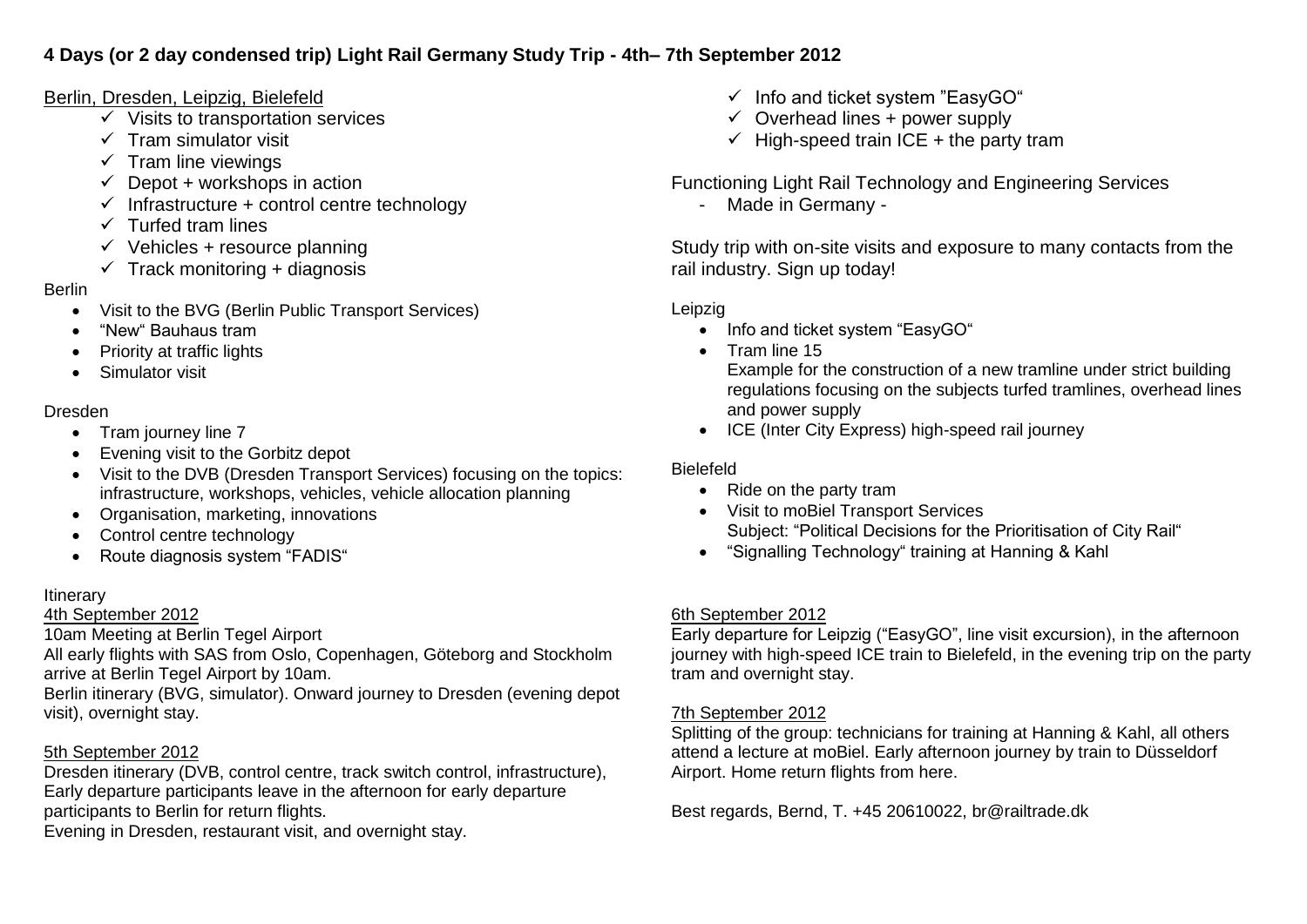### Aims of the Visit

- ▶ BVG, Berlin Public Transport Services
- ▶ DVB, Dresden Transport Services
- MDV, Central German Transport System, Leipzig
- > LVBTransport Services Leipzig
- > moBiel GmbH. Transport Services in Bielefeld

#### Companies Involved

- Railtrade.dk ApS, study trip organiser Bernd Reuss
- VerkehrsConsult Dresden–Berlin GmbH VCDB Consultation, planning and service for all questions and problems concerning transport and communication. The VCDB supervises the programme in Berlin and Dresden.
- Verkehrsautomatisierung Berlin GmbH VAB The VAB provides depot management and route diagnosis systems
- HANNING & KAHL GmbH & Co KG signalling technology training

#### Study Trip Financing

The transportation services and involved companies do not charge for their own expenditure. However they will not pay for any additional subsidies, apart from the party tram trip. This trip is being sponsored by the company Hanning & Kahl. The trip is thus financed by participant contributions.

#### Included Services

- All transport from Berlin to Düsseldorf
- Hotel accommodation with breakfast
- Visits to the local transportation services
- Lunch (in part lunch boxes, simple meals)
- Supper on 4.9. and 6.9.

#### Services **NOT** included

- Journey to Berlin
- Home journey from Düsseldorf
- Home journey from Berlin (early departure)
- **Insurance**, all participants must insure themselves amongst others against illness, accident, and theft as well as return transport in the event of illness etc.!
- Supper at a restaurant in Dresden on 5.9.2012

#### Registration Deadline and Conditions

**Registration closes on 9th July 2012**. The journey will take place when a minimum of 10 participants has registered. You will be billed in advance. No refunds are given upon cancellation, but it is possible to transfer your registration to someone else who has not already registered. In the event that the study trip is cancelled, your registration fee will be refunded.